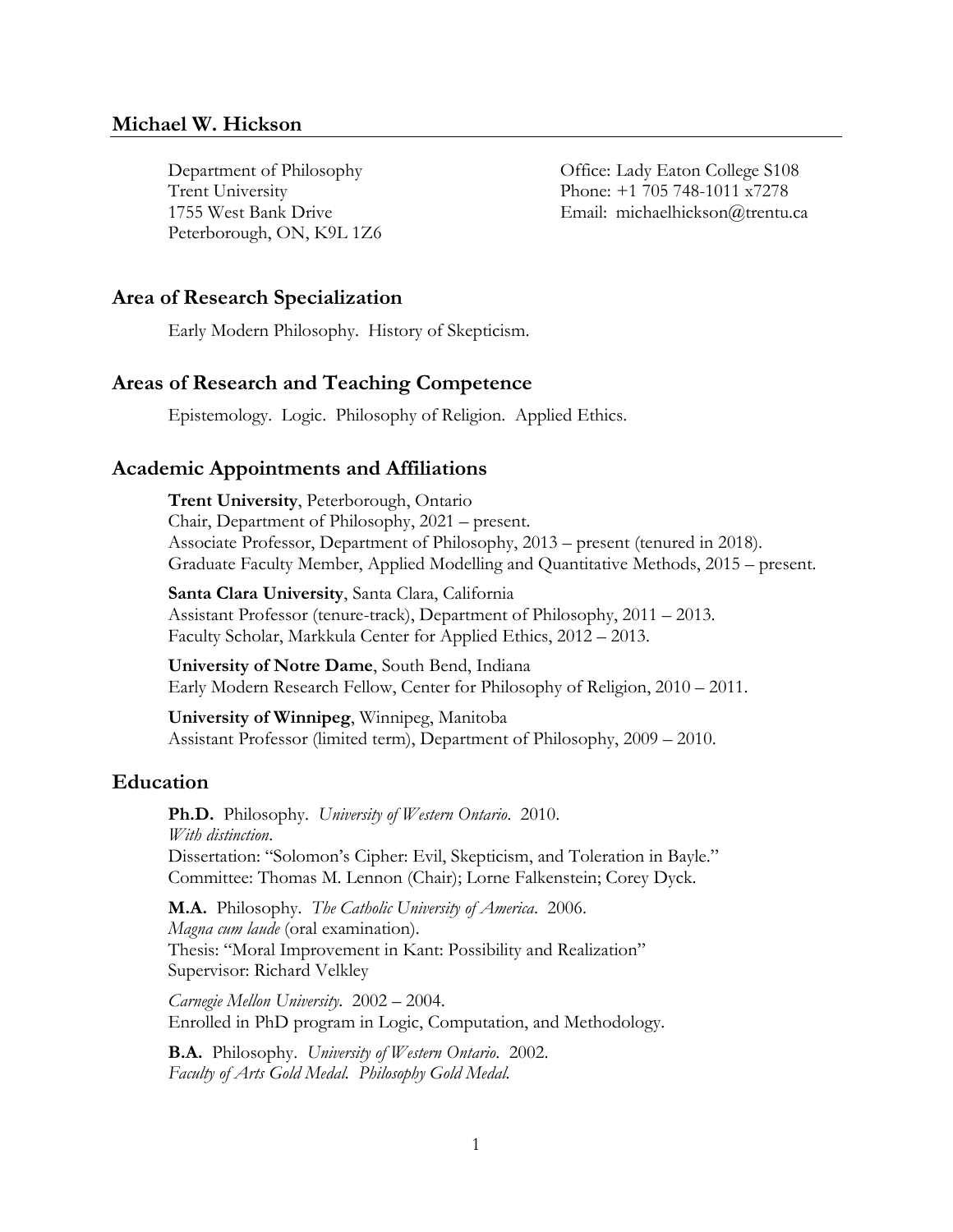## **Publications**

#### **Book**

**B1** Pierre Bayle. *Dialogues of Maximus and Themistius*. Translated, edited, and introduced by Michael W. Hickson. Brill's Texts and Sources in Intellectual History 256/18. Leiden: Brill, 2016.

#### **Articles, Chapters, and Entries**

- **A22** "Pierre Bayle." In Oxford Bibliographies in Renaissance and Reformation. Ed. Margaret King. New York: Oxford University Press, 2022 [https://www.oxfordbibliographies.com/view/document/obo-9780195399301/obo-9780195399301-0482.xml?rskey=eNtcVY&result=1&q=bayle#firstMatch].
- **A21** with Paul Frost, Michael Epp, and Marguerite Xenopoulos. "Scientific Certainty Survival Kit: How to Push Back Against Skeptics Who Exploit Uncertainty for Political Gain." *The Conversation*. January 3, 2022. [https://theconversation.com/scientific-certainty-survival-kithow-to-push-back-against-skeptics-who-exploit-uncertainty-for-political-gain-173578].
- **A20** "The Role of Skepticism in Bayle's Theory of Toleration." In *Sceptical Doubt and Disbelief in Modern European Thought: A New Pan-American Dialogue*, edited by Vicente Raga Rosaleny and Plínio Junqueira Smith, 161-76, Springer, 2021.
- **A19** "Simon Foucher and Anti-Cartesian Skepticism." In *The Oxford Handbook of Descartes and Cartesianism*, edited by Delphine Antoine-Mahut, Steven Nadler, and Tad Schmaltz, 678-90, Oxford: Oxford University Press, 2019.
- **A18** "How a Huguenot Philosopher Realized that Atheists could be Virtuous." *Aeon*, 18 September 2018 (Online: https://aeon.co/ideas/how-a-huguenot-philosopher-realised-thatatheists-could-be-virtuous).
- **A17** "Bayle on *Évidence* as a Criterion of Truth." In *Libertinage et philosophie à l'époque classique (XVIe-XVIIIe siècle), n° 14, La pensée de Pierre Bayle*, edited by Antony McKenna (Paris: Classiques Garnier, 2018).
- **A16** "Pierre Bayle and the Secularization of Conscience." *Journal of the History of Ideas* 79:2 (2018), 199-220.
- **A15** "Varieties of Academic Skepticism in Early Modern Philosophy: Pierre-Daniel Huet and Simon Foucher." In *Skepticism: From Antiquity to the Present*, 320-341, edited by Diego Machuca and Baron Reed (London: Bloomsbury Academic, 2018).
- **A14** with Thomas M. Lennon. "The Rise of Religious Skepticism in the Seventeenth Century." In *The Routledge Companion to Seventeenth-century Philosophy*, 563-582, edited by Dan Kaufman (New York/London: Routledge, 2018).
- **A13** "Disagreement and Academic Skepticism in Bayle." In *Academic Scepticism in the Development of Early Modern Philosophy*, edited by Plínio Junqueira Smith and Sébastien Charles. International Archives of the History of Ideas 221 (Dordrecht: Springer, 2017), 293-318.
- **A12** "Pierre Bayle." In *The Cambridge Descartes Lexicon*, edited by Lawrence Nolan (Cambridge: Cambridge University Press, 2016), 55-56.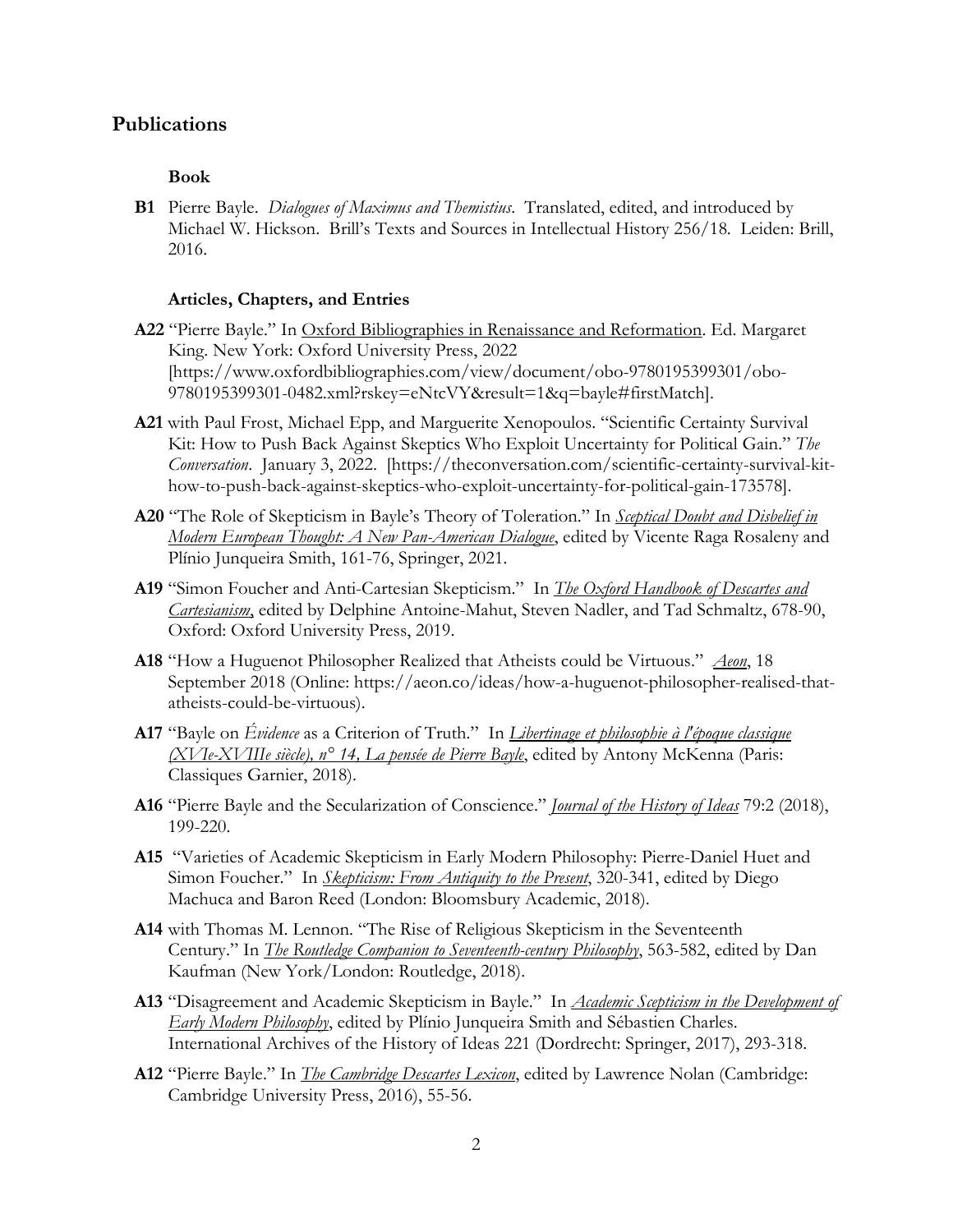- **A11** "The Immortality of the Soul." In *The Cambridge Descartes Lexicon*, edited by Lawrence Nolan (Cambridge: Cambridge University Press, 2016), 686-690.
- **A10** "Belief and Invincible Objections: Bayle, Le Clerc, Leibniz." In *Leibniz et Bayle: Confrontation et Dialogue*, edited by Christian Leduc, Paul Rateau, and Jean-Luc Solère. Studia Leibnitiana Sonderheft 43 (Franz Steiner Verlag, 2015), 69-86.
- **A9** "A Brief History of Problems of Evil." In *A Companion to the Problem of Evil*, edited by Justin McBrayer and Daniel Howard-Snyder (Wiley-Blackwell, 2014), 3-18.
- **A8** "Theodicy and Toleration in Bayle's *Dictionary*." *Journal of the History of Philosophy* 51:1 (2013), 49-73.
- **A7** with Thomas M. Lennon. "The Skepticism of the First Meditation." In *Descartes'*  Meditations: *A Critical Guide*, edited by Karen Detlefsen, (Cambridge UP, 2013), 9-24.
- **A6** "*Reductio ad malum*: Bayle's Early Skepticism about Theodicy." *Modern Schoolman* 88:3/4 (2011): 201-221.
- **A5** "The Moral Certainty of Immortality in Descartes." *History of Philosophy Quarterly* 28:3 (July 2011), 227-46.
- **A4** "Conscientious Refusals without Conscience: Why Not?" *Philo*: *A Journal of Philosophy* 13:2 (2011), 167–84.
- **A3** "The Message of Bayle's Last Title: Providence and Toleration in the *Entretiens de Maxime et de Themiste*." *Journal of the History of Ideas* 71:4 (2010), 547-67.
- **A2** with Thomas M. Lennon. "The Real Significance of Bayle's Authorship of the *Avis*." *British Journal for the History of Philosophy* 17:1 (2009), 191–205.
- **A1** with Thomas M. Lennon. "Pierre Bayle." In the *Stanford Encyclopedia of Philosophy*, edited by Edward N. Zalta [\(http://plato.stanford.edu/entries/bayle/\)](http://plato.stanford.edu/entries/bayle/).

#### **Book Reviews**

- **R9** Review of José R. Maia Neto, *Academic Skepticism in Seventeenth-Century French Philosophy: The Charronian Legacy, 1601-1662* (Springer, 2014). In *International Journal for the Study of Skepticism*.
- **R8** Review of Sébastien Charles and Plinio J. Smith (eds.), *Scepticism in the Eighteenth Century : Enlightenment, Lumières, Aufklärung* (Springer, 2013), in *International Journal for the Study of Skepticism* 6:4 (2016), 405-411.
- **R7** Review of Peter Anstey, *John Locke and Natural Philosophy* (Oxford: OUP, 2011), in *Review of Metaphysics* 67:2 (December 2013), 423-25.
- **R6** Review of John Christian Laursen and María José Villaverde (eds.), *Paradoxes of Religious Toleration in Early Modern Political Thought* (Lexington Books, 2012), in *Notre Dame Philosophical Reviews*, 2013.05.22 (online).
- **R5** Review of José Maia Neto, Gianni Paganini, John Christian Laursen (eds), *Skepticism in the Modern Age: Building on the Work of Richard Popkin* (Brill, 2009), in *International Journal for the Study of Skepticism* 3:4 (2013), 304-307.
- **R4** Review of Neven Leddy, Avi S. Lifschitz (eds.), *Epicurus in the Enlightenment* (Voltaire Foundation, 2009), in *Notre Dame Philosophical Reviews*, 2010.06.34 (sic; online).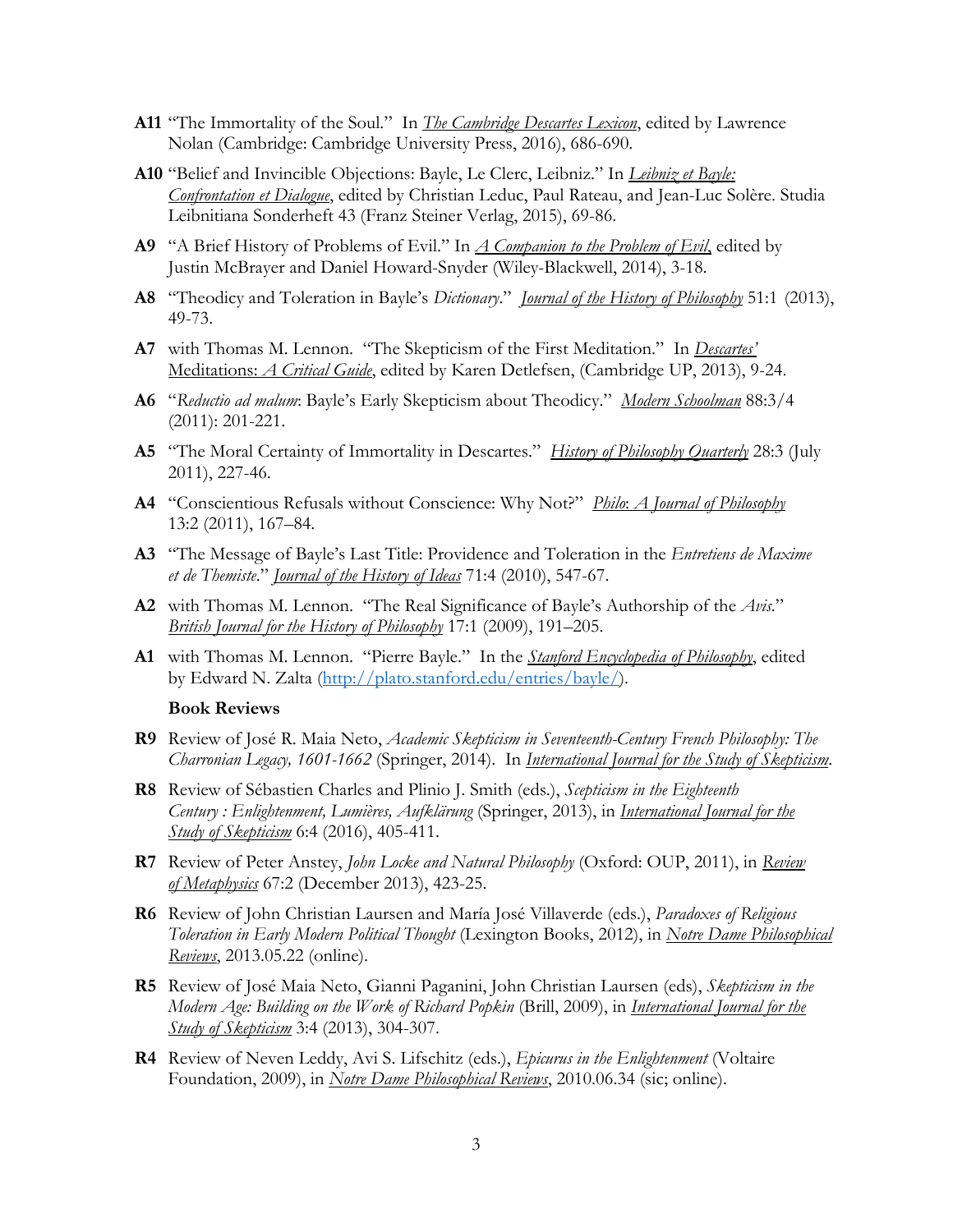- **R3** Review of Gianni Paganini, *Skepsis: Le débat des modernes sur le scepticisme* (Paris: Libraire Philosophique J. Vrin, 2008). *British Journal for the History of Philosophy* 18:1 (January 2010).
- **R2** Review of Daniel Dahlstrom, *Philosophical Legacies: Essays on the Thought of Kant, Hegel and Their Contemporaries* (Washington DC: Catholic University of America Press, 2008). *The Review of Metaphysics* vol. LXII, no. 3 (March 2009).
- **R1** Review of William Sweet, *Religious Belief: The Contemporary Debate* (Koramangala: Dharmaram Publications, 2003). *Philosophy, Culture, and Traditions*, 3 (2005).

#### **Presentations**

- **P24** "Pierre Bayle and the Persecutor's Mind." Keynote address. *Enlightenment and Christianity in the Works of Bayle and Feijoo*. University of Oviedo, Spain. Online conference. May 19, 2021.
- **P23** "Bayle, Locke, and the Philosophical Foundations of Western Secularism." Invited talk to given at the University of Toronto on May 4, 2018.
- **P22** "Secularism and Toleration in Bayle and Locke." Invited talk given at the John Locke Workshop at Western University on June 23, 2017.
- **P21** "Pierre Bayle and Secularization of Conscience." Invited talk given to the Modern Philosophy Research Group at Western University, October 29, 2015.
- **P20** "Bayle and Emergence of the Enlightenment Conscience." Peer-reviewed presentation given at the Congress for the *International Society for Eighteenth-Century Studies* at Erasmus University in Rotterdam, Netherlands, July 27, 2015.
- **P19** "Varieties of Academic Skepticism in Early Modern Philosophy." Peer-reviewed presentation given at the *Canadian Philosophical Association* Congress, University of Ottawa, June 4, 2015.
- **P18** "Skepticism and Cartesian Evidence: The Academic Objections of Huet and Foucher." Invited talk given at the *Table ronde en philosophie moderne de Montréal*, Université du Québec à Montréal, March 20, 2015.
- **P17** "Disagreement and Academic Skepticism in Bayle." Given as part of a peer-reviewed symposium on Academic skepticism at the *Canadian Philosophical Congress*, University of Victoria, June 6, 2013.
- **P16** "Belief and Disagreement: The Bayle/Le Clerc/ Leibniz Debate." Invited talk given at the Université de Paris I—Panthéon-Sorbonne, September 5, 2012.
- **P15** "A Brief History of the Problem of Evil." Invited talk given at Santa Clara University, January 20, 2012.
- **P14** "Theodicy and Toleration in Bayle's *Dictionary*." Invited talk given at the University of Notre Dame, December 12, 2010.
- **P13** "Conscientious Refusals without Conscience." Invited talk given at the University of Western Ontario, November 13, 2010.
- P12 "Bayle's Cartesian Argument for Toleration." Invited talk given at Santa Clara University, February 22, 2010.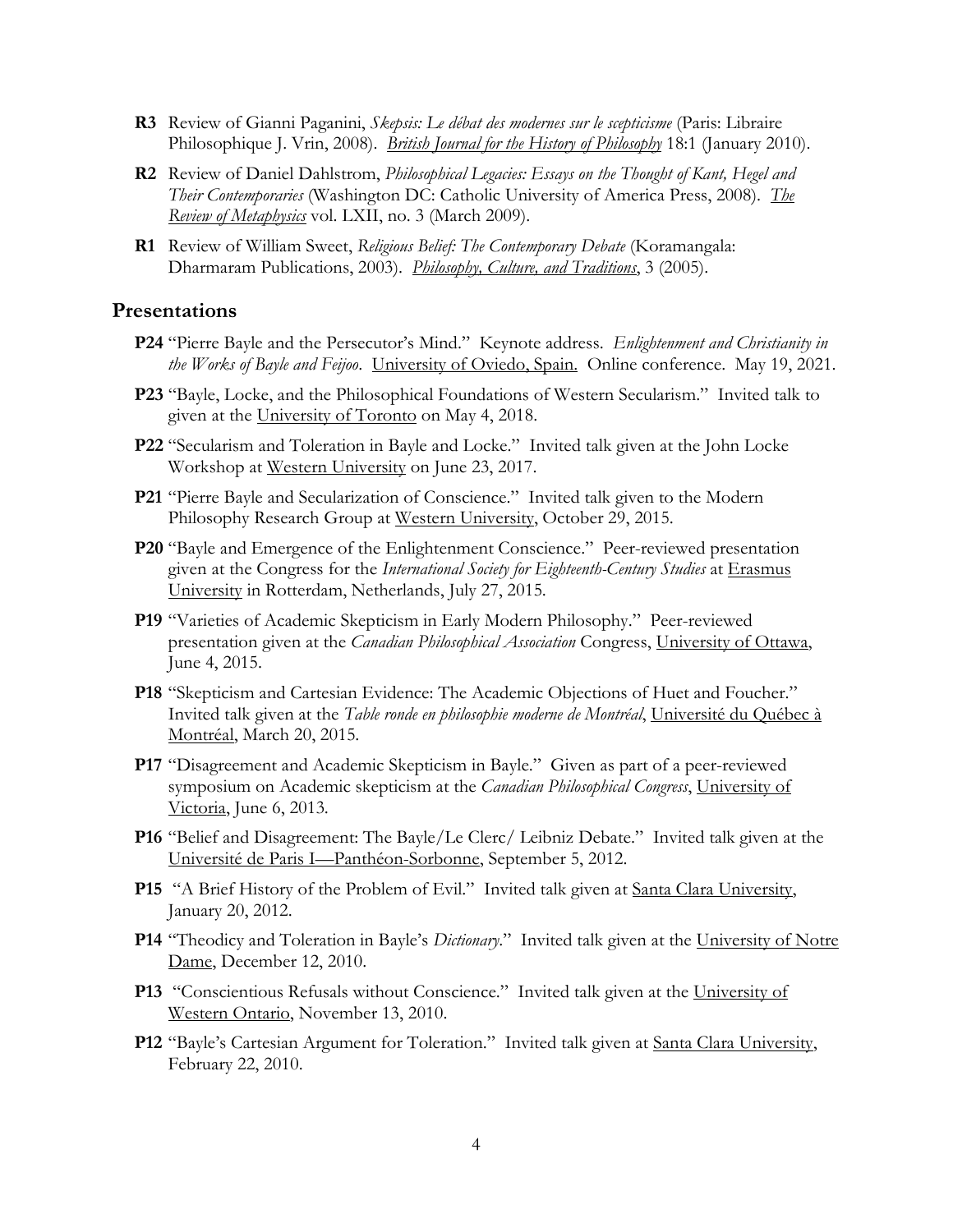- **P11** "Solomon's Cipher: Bayle's Last Argument for Toleration." Invited talk given at the University of Manitoba, October 30, 2009.
- **P10** "Who were Bayle's *Maxime* and *Themiste*?" Peer-reviewed talk given at the *Canadian Philosophical Association* Congress, Carleton University, May, 2009.
- **P9** "Qui étaient Maxime et Themiste? Scepticisme, religion, et tolérance chez Pierre Bayle." Peer-reviewed talk given at the *77è Congrès de l'Acfas*, University of Ottawa, May, 2009.
- **P8** "The Impossible Supposition: An Alternative History of Autonomy." Invited talk for the *Philosophy Graduate Student Colloquium Series*, University of Western Ontario, September, 2008.
- **P7** "Fénelon and Malebranche on the Impossible Supposition." Peer-reviewed talk given at the *17th European Conference on the Philosophy of Religion*, University of Oslo, Norway, August, 2008.
- **P6** "The Moral Certainty of Immortality in Descartes." Peer-reviewed talk given at the *Canadian Philosophical Association Congress*, University of British Columbia, June, 2008.
- **P5** Commentary on Amanda Gibeault, "Bayle and the Possibility of Subversion." *Canadian Philosophical Association Congress*, University of British Columbia, June, 2008.
- **P4** "Atheism and Secularism in Bayle." Invited talk for the conference, *Sacred and Secular in a Global Canada*, Huron University College, May, 2008.
- **P3** Commentary on Richard Booher, "Kant on the Duty of Perfection." *UWO Graduate Conference on the History of Philosophy*, University of Western Ontario, March, 2008.
- **P2** "The Stoic Descartes." Peer-reviewed talk given at the *Essays of Significance Graduate Conference*, University of Windsor, March, 2008.
- **P1** "Early Modern Quietism." Peer-reviewed talk given at the *Repetition and Return Graduate Conference*, University of Western Ontario, March, 2008.

## **Grants and Fellowships**

2017. *Trent University Centre for Teaching and Learning* Teaching Fellowship for 2017-2020 for the project "Teaching the News: A Case-Based Approach to Applied Ethics Teaching." \$6,000.

2016. Grant from the *École Normale Supérieure de Lyon* to participate in the Junior Scholars Research School devoted to "*Historiographie de la philosophie: histoire, méthodes, pratiques*." \$1,000.

2015: *SSHRC International Travel Grant*. Trent University. \$1,500.

2010-2013: *Canadian Institutes for Health Research* (CIHR) grant for "Let Conscience Be Their Guide? Conscientious Refusals in Reproductive Health Care." \$240,000. Along with Carolyn McLeod (principal investigator), Jocelyn Downie, Francoise Baylis, and Daniel Weinstock, I was a co-investigator in a research project that studied the moral, legal, and policy issues surrounding conscientious refusals by health care professionals in Canada.

2012: *Santa Clara University Faculty Summer Research Grant*. \$5,000.

2010: *Templeton Research Fellowship in Early Modern Philosophy of Religion*. University of Notre Dame. \$50,000. I was one of three research fellows chosen for the "Problem of Evil in Early Modern Philosophy" project.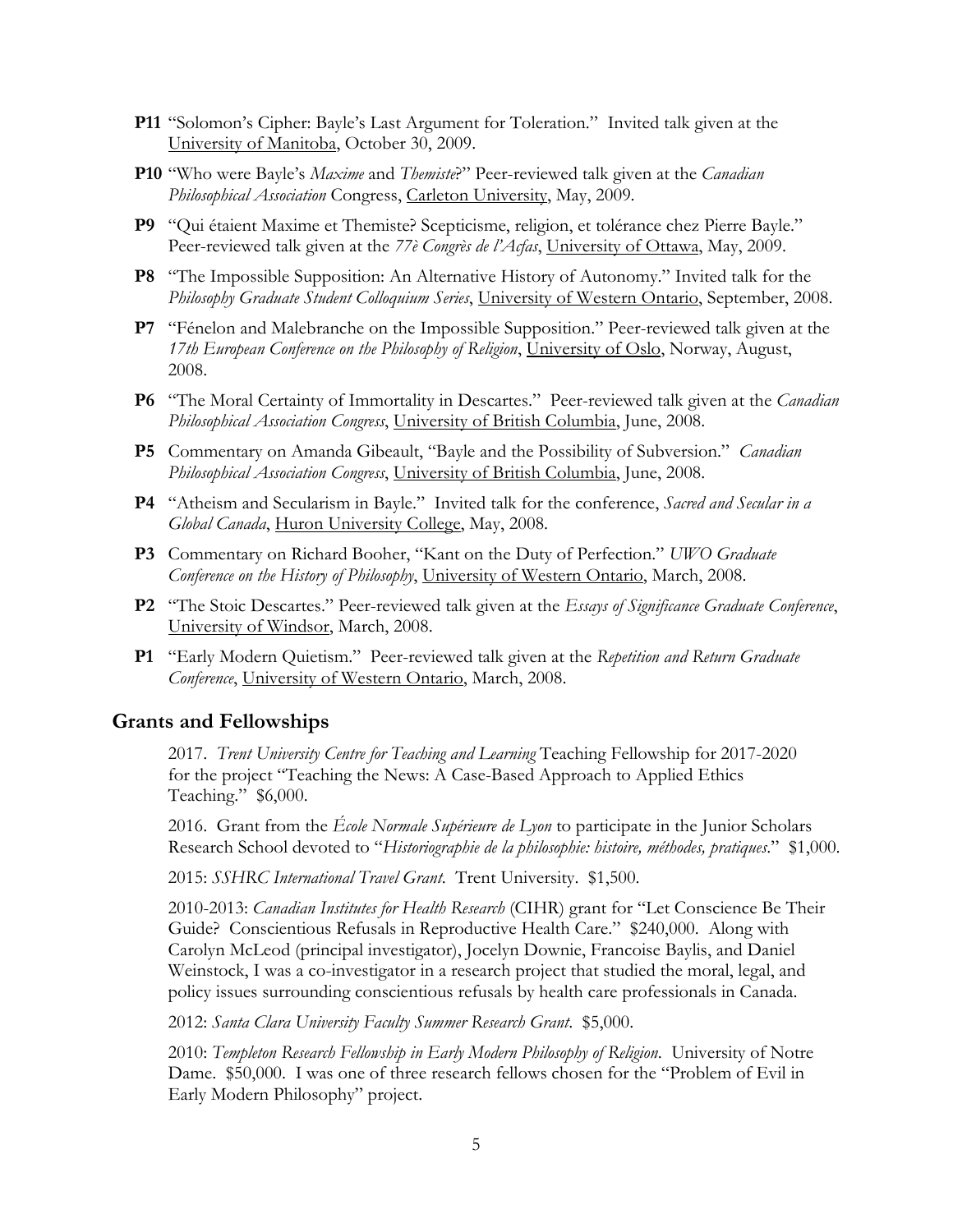2010: *SSHRC Postdoctoral Fellowship* for "Pierre Bayle and Academic Skepticism." \$82,000. Declined.

# **Awards**

2016: Mil Clark Award for Faculty Engagement in College Life, Lady Eaton College (Trent)

2012: Elected Faculty Scholar, Markkula Center for Applied Ethics (Santa Clara University)

- 2009: Graduate Student Teaching Award (Western)
- 2009: Ontario Graduate Scholarship (declined)
- 2007: Faculty of Graduate Studies Entrance Award (Western)
- 2004-2006: Johannes Quasten Graduate Scholarship (CUA)
- 2002-2004: Logic and Computation Doctoral Scholarship (Carnegie Mellon)
- 2002: Ontario Graduate Scholarship (declined)
- 2002: Faculty of Arts Graduating Gold Medal (Western)
- 2002: Philosophy Department Graduating Gold Medal (Western)
- 2002: Gold medal, Moot Court Law Competition (Western)
- 2001: Allison Johnson Philosophy Scholarship (Western)
- 2001: Rose Gomberg Philosophy Scholarship (Western)
- 2001: Faculty Association Scholarship (Western)
- 2001: Alumni Association Scholarship (Western)
- 1998: Faculty of Mathematics René Descartes Entrance Award (Waterloo). Declined.

# **Recent Teaching**

# **Trent University**

PHIL 4610H: The History of Skepticism

- PHIL 4390H: Advanced Topics in Biomedical Ethics
- PHIL 3430H: Early Modern Philosophy II: The 18<sup>th</sup> Century Enlightenments
- PHIL 3420H: Early Modern Philosophy I: Reason and Revolution
- PHIL 3370H: Cyberethics
- PHIL 3030H: The Meaning of Life
- PHIL-COIS 2410H: Formal Logic
- PHIL 2390H: Biomedical Ethics
- PHIL 2030H: Death

# **Santa Clara University**

PHIL 139: Skepticism and Its Critics